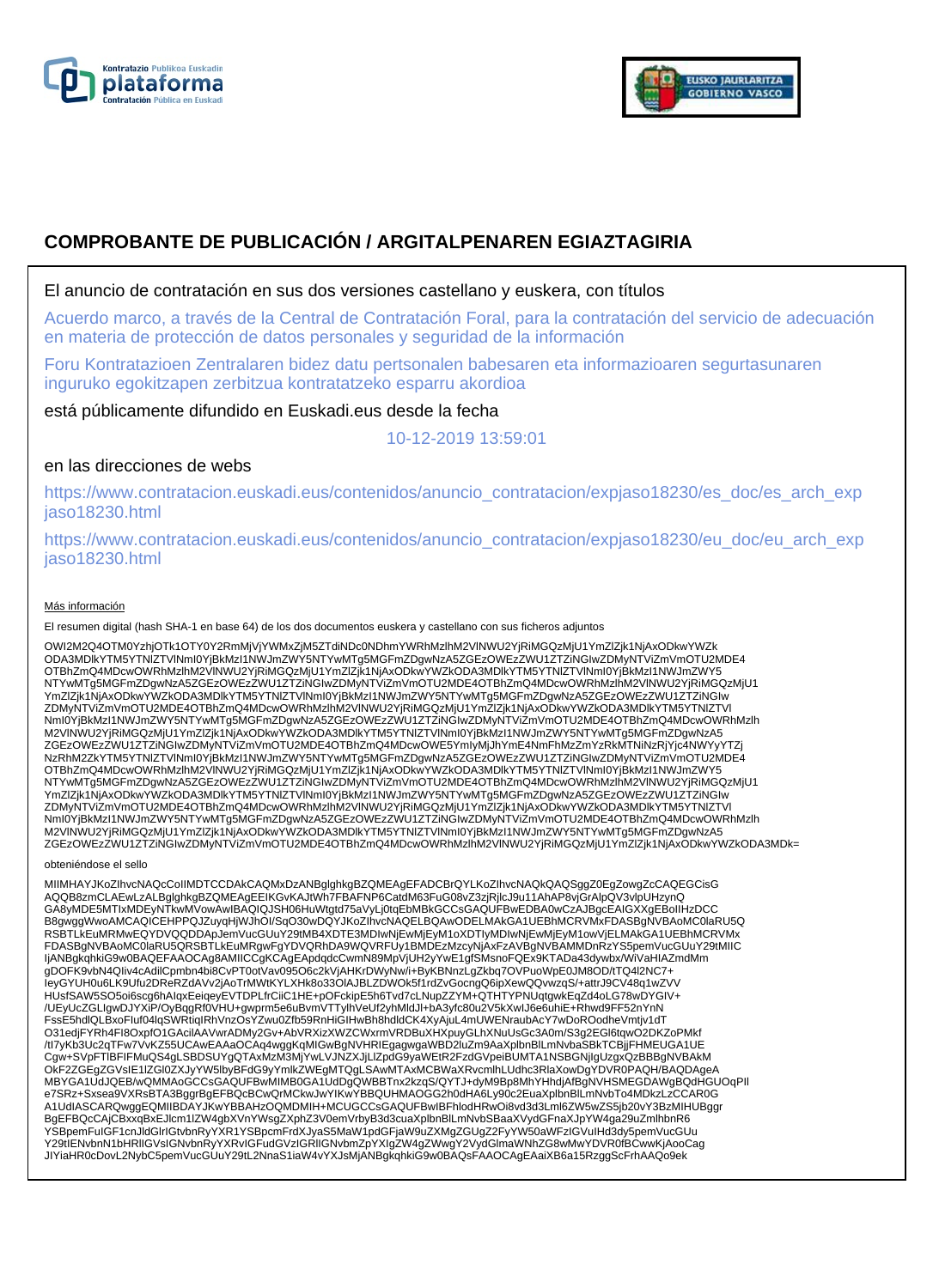



gO80C7zZwf+WsvzKen8X7rQX+sYTR06M2QULKgWvBNFAfsdAmrXbXK7It07EAInQ/4nEzZtMke5kfHzOFslMHTCz0UUSciDiZ1n3 vgqZo3ZJ5kJLrEI/3PbuG9bcZtaUt+J17QnyRAXK7T7m06sxkKuZsO5LlPqxPoGCxUl/qwqKhvPknQNAnIL9isbxFnhbp83oVJK3 DaoRA5GFXzYUQ9/XX/pPt765sm69bm2e+kZdjR5quLZ9D3qmt/te/oIKENi9WFlmcP76k18YmSOO0IHCuOwUyIEIztekhrt7N4Sl vYNwCBKRKGskVI/c3kDzvXq9yrvlifUaft/Vpo8DuQpojwNy9phXfr263mtYClrHcLb+qe4AX5patRCXhzFnJPdUkMUnzThUj6bD 2P231EPSy4qvgKCXmAxCyW6To3LCa+lhhmzhcrZFDShO4U+mTJBQSNNZS8gdVyLO1L1LU5zioaAo6vdtlRL/fZE/QY3nBw2wwq22 t+8o98Tl2ck2fHQgpDpYYzI9r40OL77d9R0muOnlTHbPumy1A5xp/Sgumk6ftoXL9+7TP4LV4xP/1TbhR5eBdfKXmt6oO7xpFghy zzGBO38uC4SWXRQhrfUAgoZ+aILen9phd3YimwA/CDoaUUCiOhiaQsqukUYxggNxMIIDbQIBATBMMDgxCzAJBgNVBAYTAkVTMRQw EgYDVQQKDAtJWkVOUEUgUy5BLjETMBEGA1UEAwwKSXplbnBlLmNvbQlQc89Alm7KoeNYmE4j9Ko7fTANBglghkgBZQMEAgEFAKCB 9zAaBgkqhkiG9w0BCQMxDQYLKoZIhvcNAQkQAQQwHAYJKoZIhvcNAQkFMQ8XDTE5MTIxMDEyNTkwMVowLwYJKoZIhvcNAQkEMSIE IAr1heSpJS0ifofWQ/WpmSiNYoG6lodeqf3RIsStxfNMMIGJBgsqhkiG9w0BCRACLzF6MHgwdjB0BCDNdwo7pQBbrD9u8p5/pMe+ oe9BvllSU1baDdGPBFySGTBQMDykOjA4MQswCQYDVQQGEwJFUzEUMBIGA1UECgwLSVpFTIBFIFMuQS4xEzARBgNVBAMMCkl6ZW5w ZS5jb20CEHPPQJZuyqHjWJhOl/SqO30wDQYJKoZlhvcNAQEBBQAEgglAUjeTpd7eYlor48JJNd5M1hrqpRcVF7du0XKzG53Cl1zM dqCrTWY+sQWuJlF9iSuHOP0h5neOrfF6Na5mRGcxwf/lzmuqEj2C6VeoOLniHRYx1SiG+F9xN2jYjPTreqYuNA/QeRXieKFdY3HD 01xQ/6LrdiZWRH9npEUQjmc6p45vl3WxOpqXcM8b8S6hWCzWOyjyig6m5XWWqMNn9ZMK2PEy+KcmmhM+e/zrZVIChTZQ/iWQftiw 34Mi6mi3BKsjf/Z7cu7oLsVi0k+9iy9RYxBfdEz6lMOkaB5dt6Xiquj241KS0vh5+KuhqwtgmC0XO7hL0354j+ArsJlK9f143pPy ZpoAMIMNjfAQHTx7duu3C+W9FTxDpJivS22HwR4=

## Kontratuaren iragarkia, gaztelaniaz eta eskaraz, izenburuekin

Acuerdo marco, a través de la Central de Contratación Foral, para la contratación del servicio de adecuación en materia de protección de datos personales y seguridad de la información

Foru Kontratazioen Zentralaren bidez datu pertsonalen babesaren eta informazioaren segurtasunaren inguruko egokitzapen zerbitzua kontratatzeko esparru akordioa

Euskadi.eus webgunean argitaratzen da data honetatik

2019-12-10 13:59:01

#### web hauen helbideetan

https://www.contratacion.euskadi.eus/contenidos/anuncio\_contratacion/expjaso18230/es\_doc/es\_arch\_exp iaso18230.html

https://www.contratacion.euskadi.eus/contenidos/anuncio\_contratacion/expjaso18230/eu\_doc/eu\_arch\_exp jaso18230.html

#### Informazio gehiago

Bi dokumentuen (euskara eta gaztelania) laburpen digitala (hash SHA-1, 64 oinarriarekin), erantsitako fitxategiekin

OWI2M2Q4OTM0YzhiOTk1OTY0Y2RmMiViYWMxZiM5ZTdiNDc0NDhmYWRhMzlhM2VINWU2YiRiMGQzMiU1YmZlZik1NiAxODkwYWZk ODA3MDIkYTMSYTNIZTVINmI0YjBkMzI1NWJmZWY5NTYwMTg5MGFmZDgwNzA5ZGEzOWEzZWU1ZTZINGIwZDMyNTViZmVmOTU2MDE4 OTBhZmQ4MDcwOWRhMzIhM2VINWU2YjRiMGQzMjU1YmZlZjk1NjAxODkwYWZkODA3MDlkYTM5YTNlZTVINml0YjBkMzl1NWJmZWY5 NTYwMTg5MGFmZDgwNzA5ZGEzOWEzZWU1ZTZINGIwZDMyNTViZmVmOTU2MDE4OTBhZmQ4MDcwOWRhMzInM2VINWU2YjRiMGQzMjU1 YmZlZjk1NjAxODkwYWZkODA3MDlkYTM5YTNlZTVlNml0YjBkMzl1NWJmZWY5NTYwMTg5MGFmZDgwNzA5ZGEzOWEzZWU1ZTZiNGlw ZDMyNTViZmVmOTU2MDE4OTBhZmQ4MDcwOWRhMzlhM2VINWU2YjRiMGQzMjU1YmZlZjk1NjAxODkwYWZkODA3MDlkYTM5YTNIZTVI Nml0YjBkMzI1NWJmZWY5NTYwMTg5MGFmZDgwNzA5ZGEzOWEzZWU1ZTZiNGIwZDMyNTViZmVmOTU2MDE4OTBhZmQ4MDcwOWRhMzIh<br>M2VINWU2YjRiMGQzMjU1YmZlZjk1NjAxODkwYWZkODA3MDlkYTM5YTNIZTVINml0YjBkMzI1NWJmZWY5NTYwMTg5MGFmZDgwNzA5 %CEZOWEZZWUJZTZINGIWZDMyNTViZmVmOTU2MDE4OTBhZmQ4MDcwOWE5YmIyMjJhYmE4NmFhMzZmYzRkMTNiNzRjYjc4NWYyYTZj<br>NzRhM2ZkYTM5YTNIZTVINml0YjBkMzI1NWJmZWY5NTYwMTg5MGFmZDgwNzA5ZGEzOWEzZWU1ZTZiNGIwZDMyNTViZmVmOTU2MDE4 OTBhZmQ4MDcwOWRhMzIhM2VINWU2YjRiMGQzMjU1YmZIZjk1NjAxODkwYWZkODA3MDlkYTM5YTNIZTVINmI0YjBkMzI1NWJmZWY5 NTYwMTg5MGFmZDgwNzA5ZGEzOWEzZWU1ZTZINGIwZDMyNTViZmVmOTU2MDE4OTBhZmQ4MDcwOWRhMzInM2VINWU2YjRiMGQzMjU1 YmZlZjk1NjAxODkwYWZkODA3MDlkYTM5YTNlZTVlNml0YjBkMzl1NWJmZWY5NTYwMTg5MGFmZDgwNzA5ZGEzOWEzZWU1ZTZiNGlw ZDMyNTViZmVmOTU2MDE4OTBhZmQ4MDcwOWRhMzlhM2VINWU2YjRiMGQzMjU1YmZlZjk1NjAxODkwYWZkODA3MDlkYTM5YTNIZTVI Nml0YjBkMzI1NWJmZWY5NTYwMTg5MGFmZDgwNzA5ZGEzOWEzZWU1ZTZiNGlwZDMyNTViZmVmOTU2MDE4OTBhZmQ4MDcwOWRhMzlh<br>M2VINWU2YjRiMGQzMjU1YmZlZjk1NjAxODkwYWZkODA3MDlkYTM5YTNlZTVlNml0YjBkMzI1NWJmZWY5NTYwMTg5MGFmZDgwNzA5 ZGEzOWEzZWU1ZTZiŃGIwZDMyNTViZmVmOTU2MDE4OTBhZmQ4MDcwOWRhMzIhM2VINWU2YjRiMGQzMjU1YmZlZjk1NjAxODkwYWZkODA3MDk=

denboran digitalki zigilatu zuena